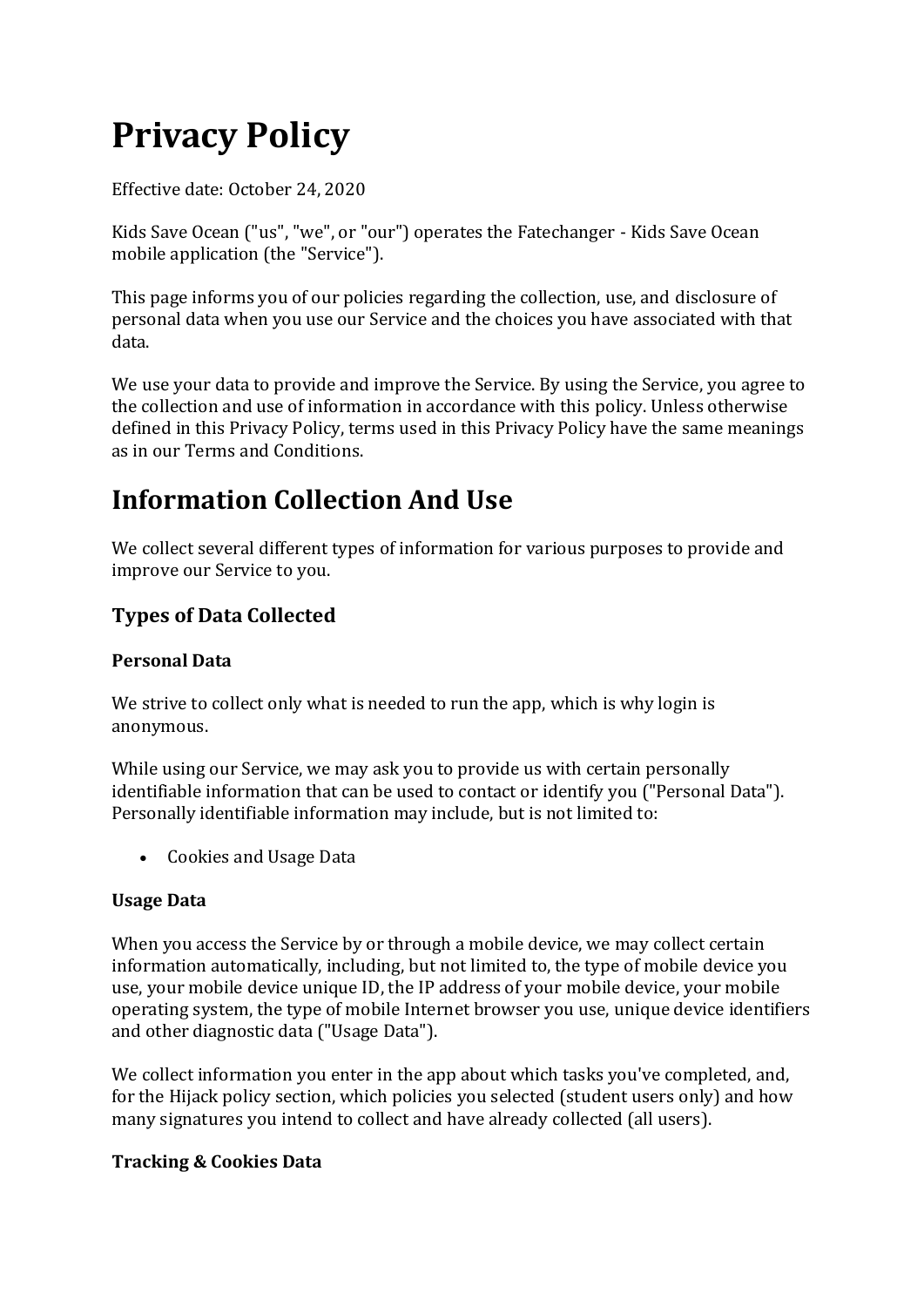We use cookies and similar tracking technologies to track the activity on our Service and hold certain information.

Cookies are files with small amount of data which may include an anonymous unique identifier. Cookies are sent to your browser from a website and stored on your device. Tracking technologies also used are beacons, tags, and scripts to collect and track information and to improve and analyze our Service.

You can instruct your browser to refuse all cookies or to indicate when a cookie is being sent. However, if you do not accept cookies, you may not be able to use some portions of our Service.

Examples of Cookies we use:

- **Session Cookies.** We use Session Cookies to operate our Service.
- **Preference Cookies.** We use Preference Cookies to remember your preferences and various settings.
- **Security Cookies.** We use Security Cookies for security purposes.

### **Use of Data**

Kids Save Ocean uses the collected data for various purposes:

- To provide and maintain the Service
- To notify you about changes to our Service
- To allow you to participate in interactive features of our Service when you choose to do so
- To provide customer care and support
- To provide analysis or valuable information so that we can improve the Service
- To monitor the usage of the Service
- To detect, prevent and address technical issues

### **Transfer Of Data**

Your information, including Personal Data, may be transferred to — and maintained on — computers located outside of your state, province, country or other governmental jurisdiction where the data protection laws may differ than those from your jurisdiction.

If you are located outside United States and choose to provide information to us, please note that we transfer the data, including Personal Data, to United States and process it there.

Your consent to this Privacy Policy followed by your submission of such information represents your agreement to that transfer.

Kids Save Ocean will take all steps reasonably necessary to ensure that your data is treated securely and in accordance with this Privacy Policy and no transfer of your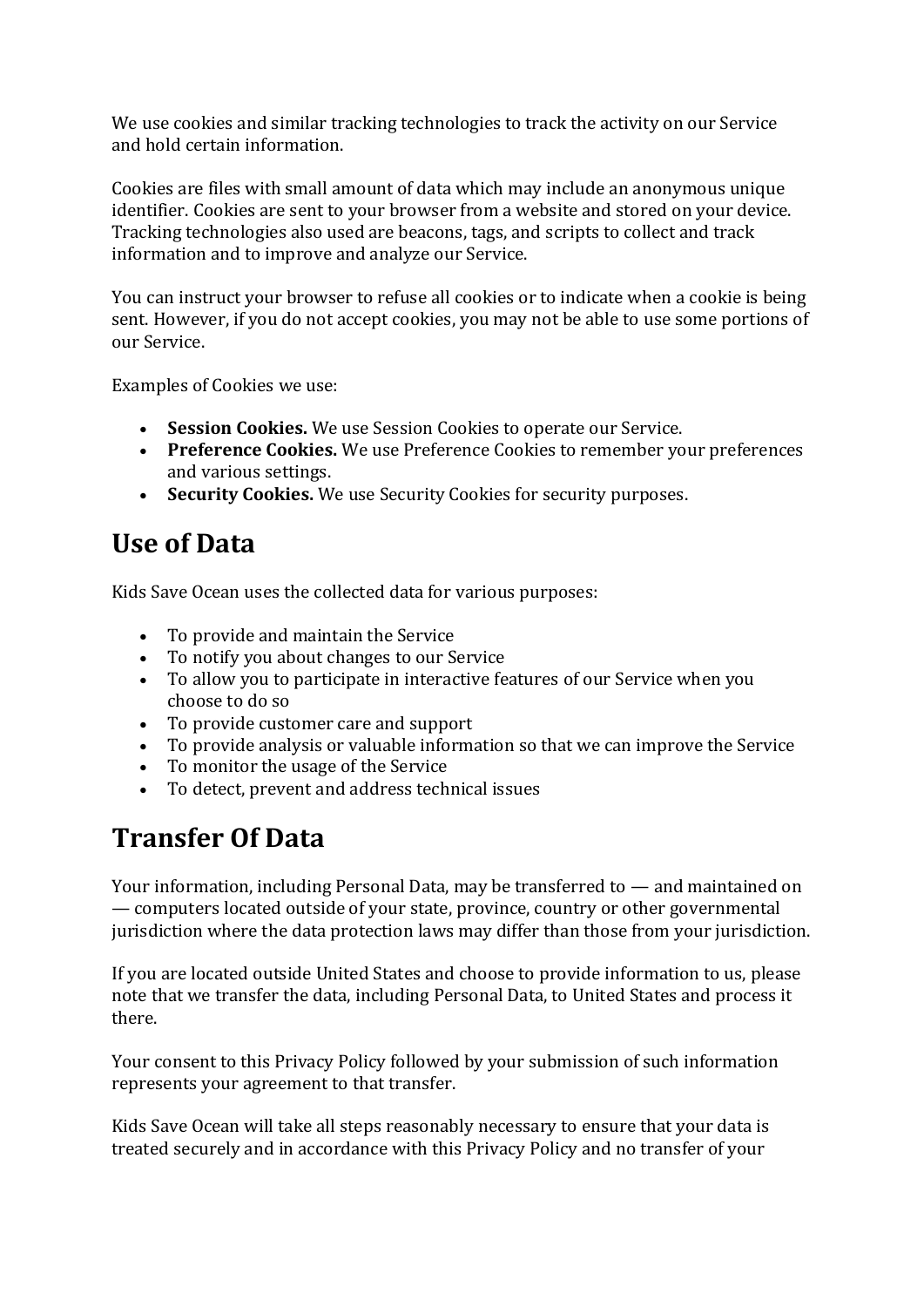Personal Data will take place to an organization or a country unless there are adequate controls in place including the security of your data and other personal information.

### **Disclosure Of Data**

#### **Legal Requirements**

Kids Save Ocean may disclose your Personal Data in the good faith belief that such action is necessary to:

- To comply with a legal obligation
- To protect and defend the rights or property of Kids Save Ocean
- To prevent or investigate possible wrongdoing in connection with the Service
- To protect the personal safety of users of the Service or the public
- To protect against legal liability

### **Security Of Data**

The security of your data is important to us, but remember that no method of transmission over the Internet, or method of electronic storage is 100% secure. While we strive to use commercially acceptable means to protect your Personal Data, we cannot guarantee its absolute security.

# **Service Providers**

We may employ third party companies and individuals to facilitate our Service ("Service Providers"), to provide the Service on our behalf, to perform Service-related services or to assist us in analyzing how our Service is used.

These third parties have access to your Personal Data only to perform these tasks on our behalf and are obligated not to disclose or use it for any other purpose.

#### **Analytics**

We may use third-party Service Providers to monitor and analyze the use of our Service.

• **Google Analytics**

Google Analytics is a web analytics service offered by Google that tracks and reports website traffic. Google uses the data collected to track and monitor the use of our Service. This data is shared with other Google services. Google may use the collected data to contextualize and personalize the ads of its own advertising network.

You may opt-out of certain Google Analytics features through your mobile device settings, such as your device advertising settings or by following the instructions